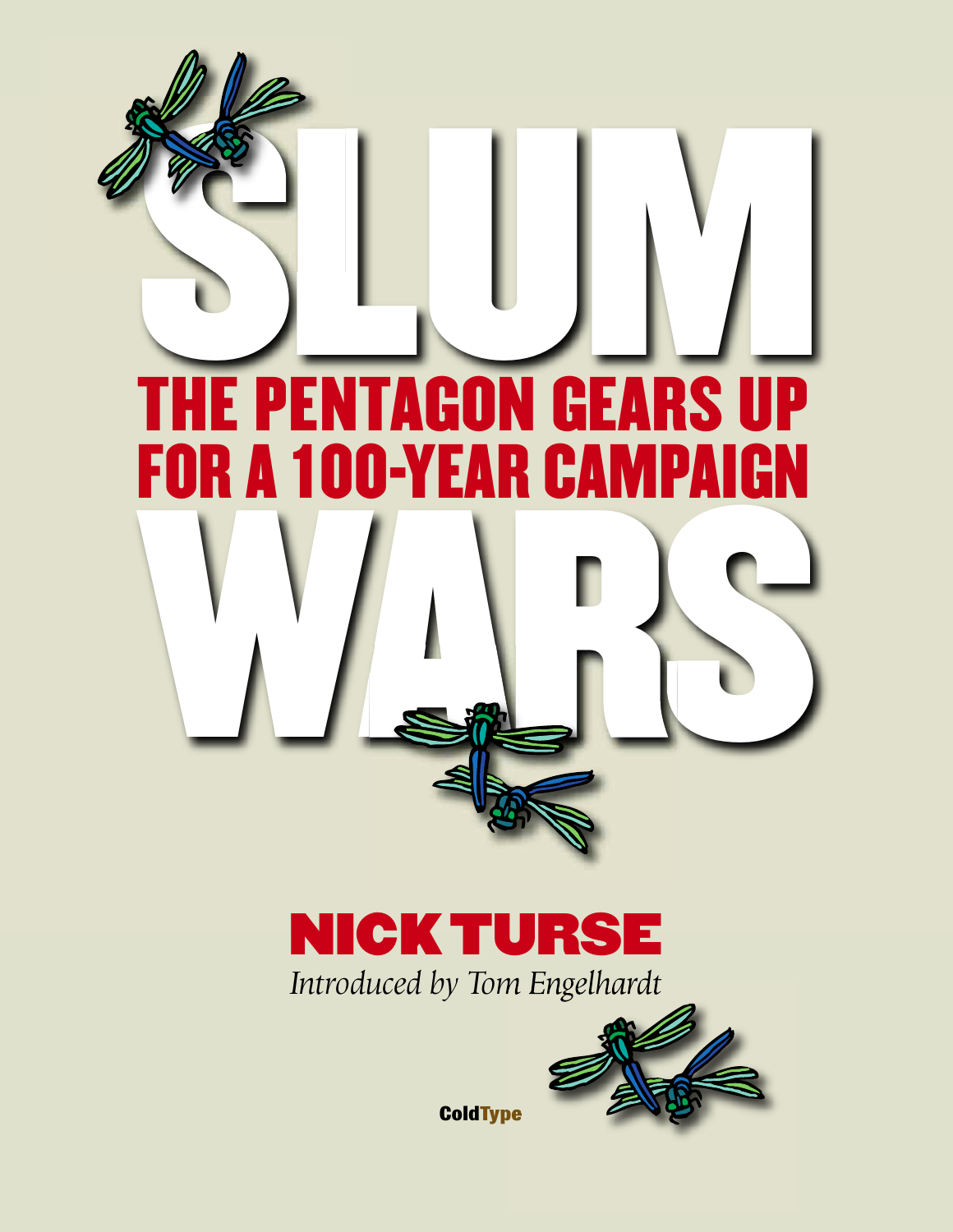

**Nick Turse** is the associate editor and research director of Tomdispatch.com – where this essay originally appeared. He has written for the Los Angeles Times, the San Francisco Chronicle, the Nation, the Village Voice, and regularly for Tomdispatch.com.

His first book, *The Complex*, an exploration of the new military-corporate complex in America, is due out in the American Empire Project series by Metropolitan Books in 2008.

His new website NickTurse.com (up only in rudimentary form) will fully launch in the coming months.

Copyright 2007 Nick Turse

#### **ColdType**

WRITING WORTH READING FROM AROUND THE WORLD www.coldtype.net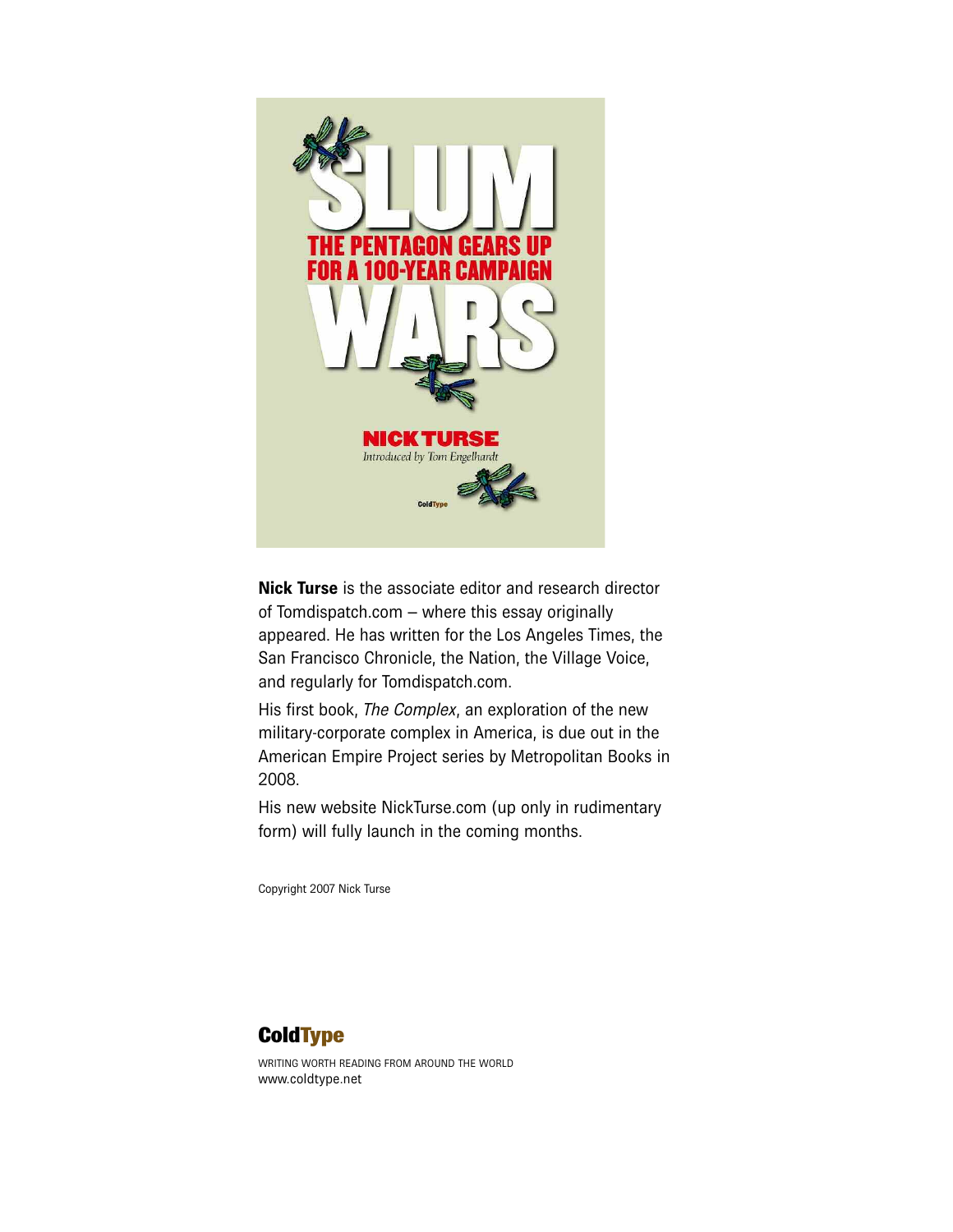## **INTRODUCTION Tom Engelhardt**

**H** ow can we understand our world, if we have hardly a clue about the mini-worlds where planning for our future takes place? Just the other day, the Washington Post had one of the odder reports of the year. According to journalist Rick Weiss, demonstrators at protests in Washington DC and elsewhere have been independently reporting large "dragonflies" (with a bizarre "row of spheres, the size of small berries, attached along the tails") hovering near their rallies. ("'I'd never seen anything like it in my life,' the Washington lawyer said. 'They were large for dragonflies. I thought, is that mechanical, or is that alive?'")

Is this the micro-equivalent of UFO madness? Folie à Philip K. Dick? Are these actual dragonflies, which do look robotic, or advanced "spy drones" loosed by some unnamed agency in search of homeland-security troublemakers?

As a matter of fact, militarized insects have been on the Pentagon's drawing boards for quite a while, as Nick Turse pointed out at Tomdispatch.com back in 2004. Most recently, the Times of London reported that the Pentagon's Defense Advanced Research Projects Agency (DARPA) was developing cyborg moths, implanted with computer chips while still in their cocoons, that might someday soon flutter into an al-Qaeda camp in Pakistan and beam back video and other information. (The Post's Weiss quotes DARPA program manager Amit Lal as saying: "You might recall that Gandalf the friendly wizard in the recent classic 'Lord of the Rings' used a moth to call in air support…. [T]his science fiction vision is within the realm of reality.") And don't forget those Pentagon-funded neural-implant experiments involving blue sharks in hopes that they might someday be turned into stealth spies of the oceans.

The first robobug, the "insectothopter," was developed by the CIA back in the 1970s. It "looked just like a dragonfly and contained a tiny gasoline engine to make the four wings

> flap," but it couldn't handle the crosswinds. Three decades later, no agency will fess up to siccing robobugs on crowds of American demonstrators (as the Cleveland Indians sicced gnats on the Yankee's Joba Chamberlain in a crucial recent playoff game). And some experts agree with Vice Admiral Joe Dyer, former head of the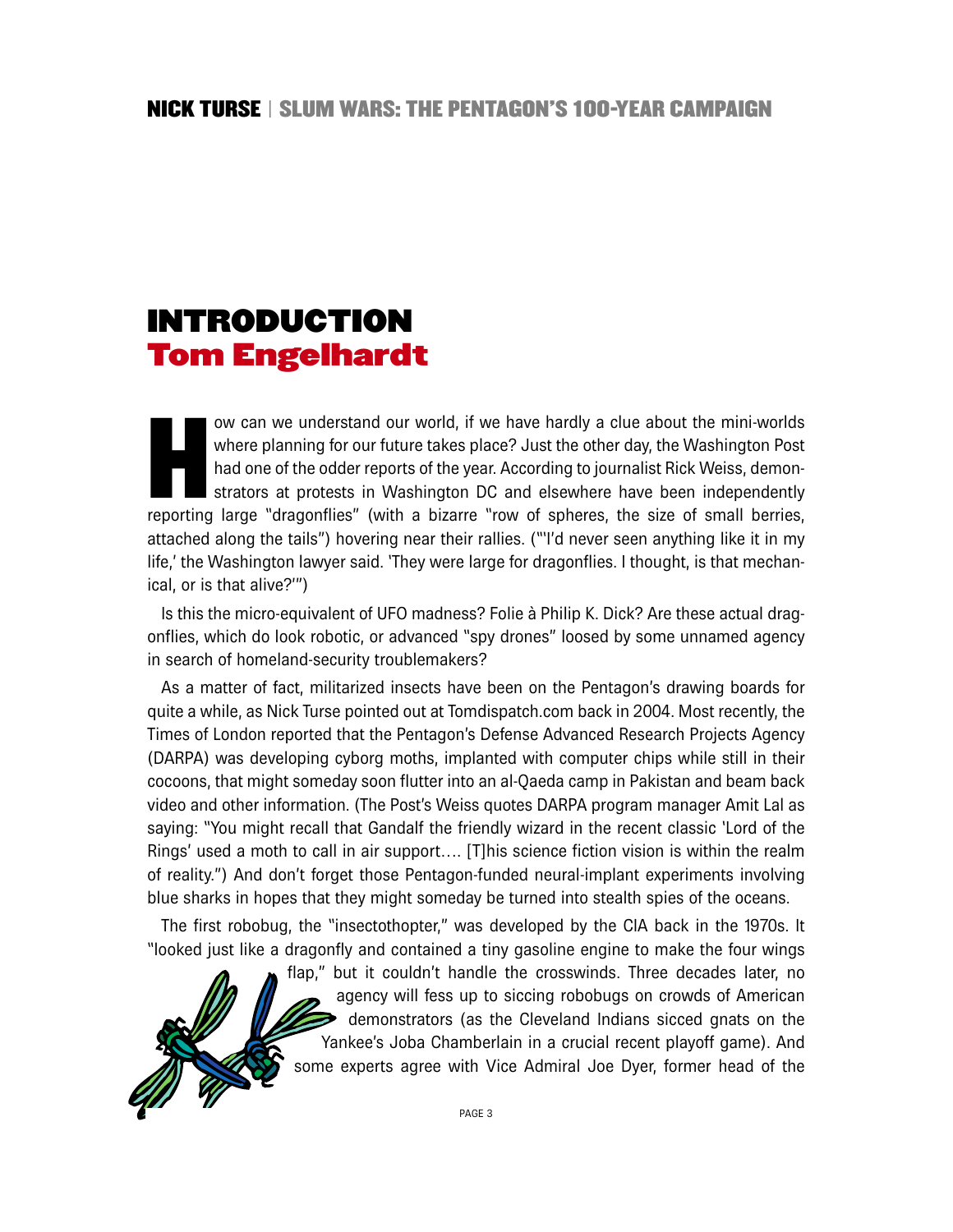Naval Air Systems Command, who claims: "I'll be seriously dead before that program deploys,"

Whatever the truth of the hovering "dragonflies," planning for new weaponry and supportive technologies no less strange, no less futuristic, no less implausible (if it weren't actually happening) is indeed underway — and the number of Americans who know anything about it, or the uses to which such new militarized technology is likely to be put, runs to the vanishing point. Fortunately, Tomdispatch's intrepid Pentagon correspondent Nick Turse whose new book, The Complex, on the military-industrial-academic-entertainment-everything complex, will be out in the spring — spent time behind the closed doors of a Pentagonapproved conference that had in mind nothing less than planning weaponry, strategy, and policy for the next hundred years -– yours, mine, and our children's. So buckle your seat belt, prepare for G-force, and blast off into a future only a military planner could possibly love. Tom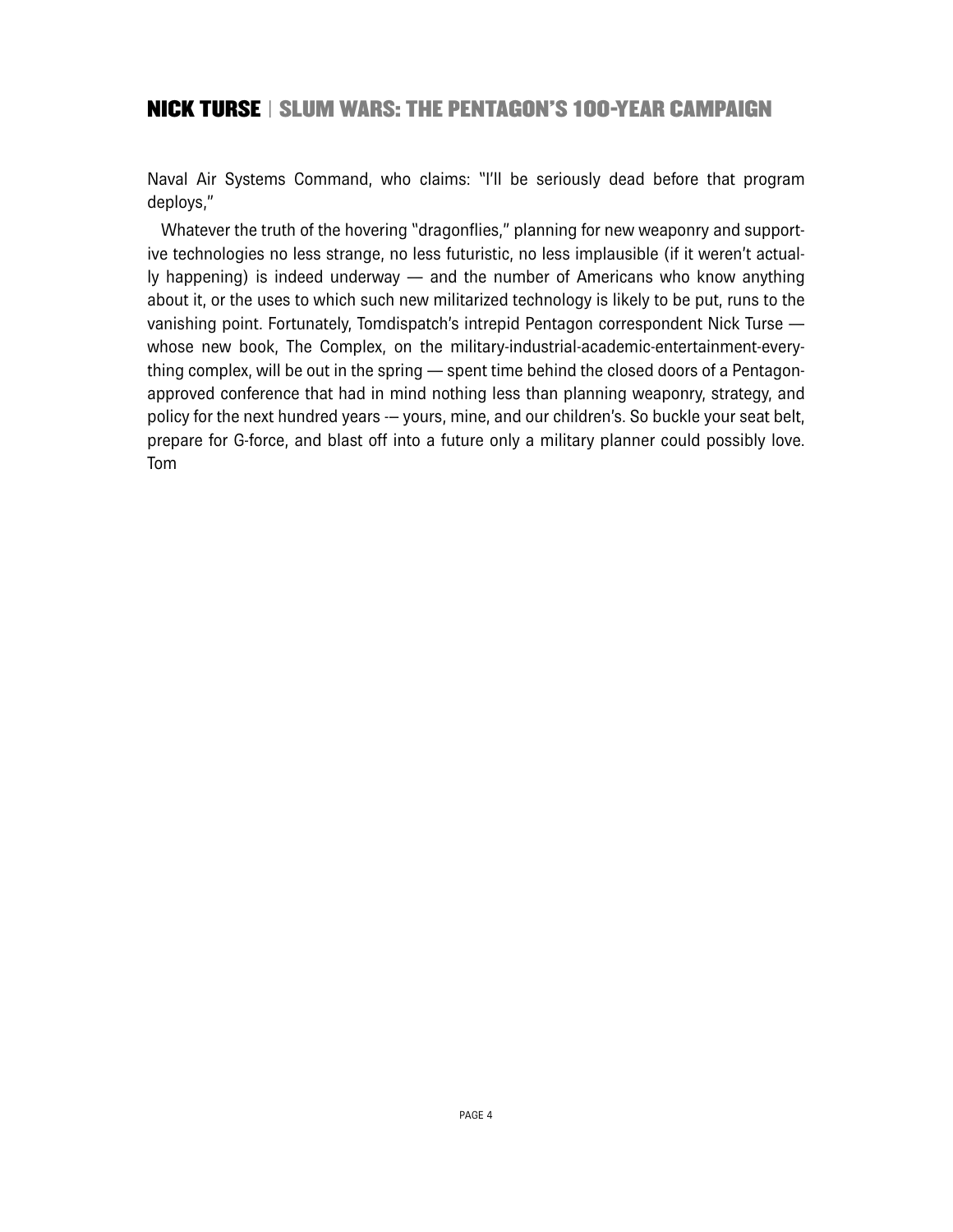### **SLUM WARS: THE PENTAGON'S 100-YEAR CAMPAIGN NICKTURSE**



uane Schattle doesn't mince words. "The cities are the problem," he says. A retired Marine infantry lieutenant colonel who worked on urban warfare issues at the Pentagon in the late 1990s, he now serves as director of the Joint Urban Operations Office at U.S.

Joint Forces Command. He sees the war in the streets of Iraq's cities as the prototype for tomorrow's battlespace. "This is the next fight," he warns. "The future of warfare is what we see now."

He isn't alone. "We think urban is the future," says James Lasswell, a retired colonel who now heads the Office of Science and Technology at the Marine Corps Warfighting Laboratory. "Everything worth fighting for is in the urban environment." And Wayne Michael Hall, a retired Army brigadier general and the senior intelligence advisor in Schattle's operation, has a similar assessment, "We will be fighting in urban terrain for the next hundred years."

Last month, in a hotel nestled behind a medical complex in Washington, D.C., Schattle, Lasswell, and Hall, along with Pentagon power-brokers, active duty and retired U.S. military personnel, foreign coalition partners, representatives of big and small defense contractors, and academics who support their work gathered for a "Joint Urban Operations, 2007" conference. Some had served in Iraq or Afghanistan; others were involved in designing strategy, tactics, and concepts, or in creating new weaponry and equipment, for the urban wars in those countries. And here, in this hotel conference center, they're talking about military technologies of a sort you've only seen in James Cameron's 2000-2002 television series Dark Angel.

I'm the oddity in this room of largely besuited defense contractors, military retirees, and camouflage-fatigue-clad military men at a conference focused on strategies for battling it out in the labyrinthine warrens of what urbanologist Mike Davis calls "the planet of slums." The hulking guy who plops down next to me as the meeting begins is a caricature of just the attendee you might imagine would be at such a meeting. "I sell guns," he says right off. Over the course of the conference, this representative of one of the world's best known weapons manufacturers will suggest that members of the media be shot to avoid bad press and he'll call a local tour guide he met in Vietnam a "bastard" for explaining just how his people thwarted U.S. efforts to kill them. But he's an exception. Almost everyone else seems to be a master of serene anodyne-speak. Even the camo-clad guys seem somehow more academic than warlike.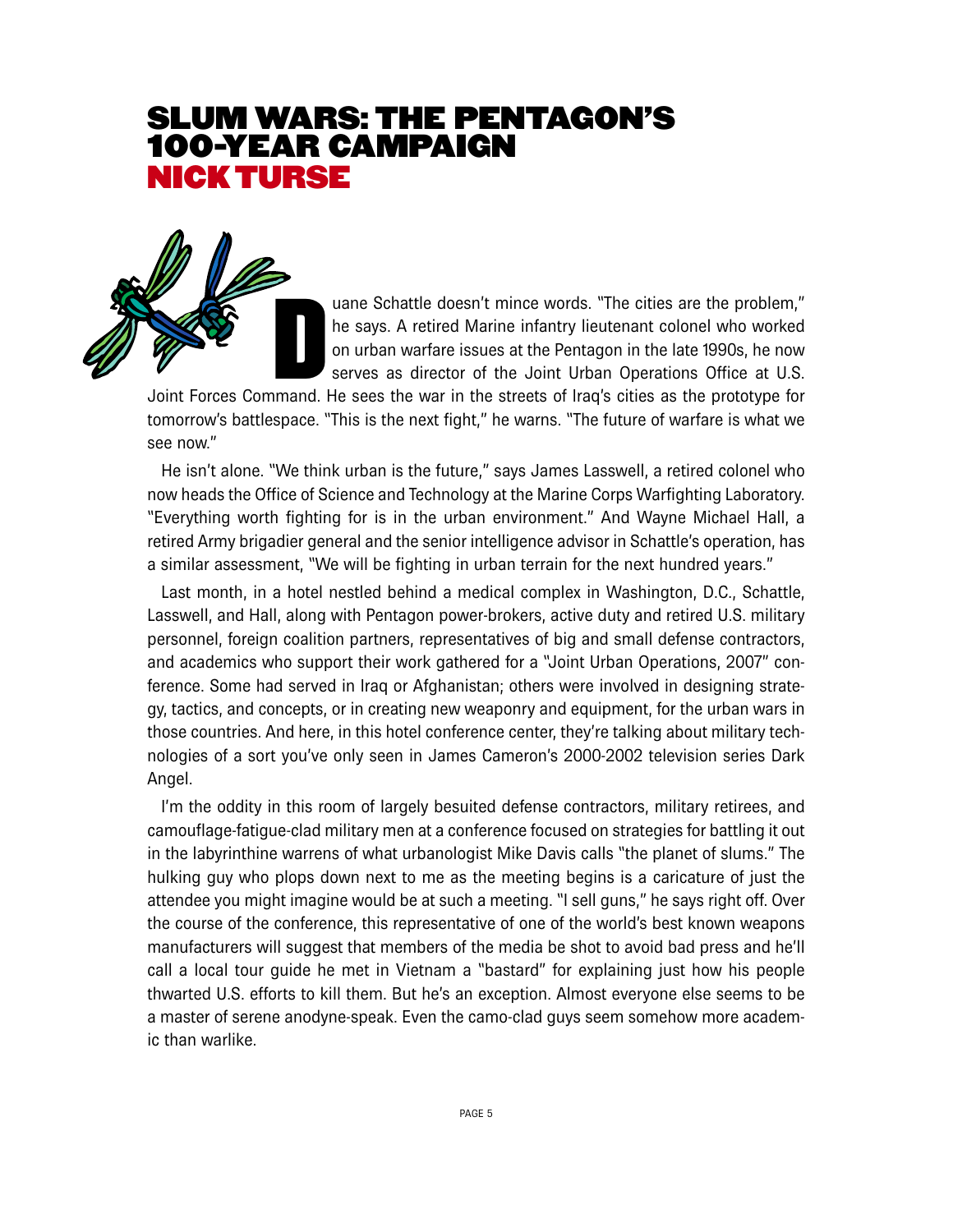In his tour de force book *Planet of Slums*, Davis observes, "The Pentagon's best minds have dared to venture where most United Nations, World Bank or Department of State types fear to go… [T]hey now assert that the 'feral, failed cities' of the Third World — especially their slum outskirts — will be the distinctive battlespace of the twenty-first century." Pentagon war-fighting doctrine, he notes, "is being reshaped accordingly to support a lowintensity world war of unlimited duration against criminalized segments of the urban poor."

But the mostly male conference-goers planning for a multi-generational struggle against the global South's slums aren't a gang of urban warfare cowboys talking non-stop death and destruction; and they don't look particularly bellicose either, as they munch on chocolatechip cookies during our afternoon snack breaks in a room where cold cuts and brochures for the Rapid Wall Breaching Kit — which allows users to blast a man-sized hole in the side of any building — are carefully laid out on the tables. Instead, these mild-mannered men speak about combat restraint, "less than lethal weaponry," precision targeting, and (harking back to the Vietnam War) "winning hearts and minds."

#### **THE MEN OF URBAN WARFARE**

Take Dr. Russell W. Glenn, a thin, bespectacled RAND Senior Policy Researcher who looks for all the world like some bookish college professor Hollywood dreamed up. You'd never guess he went to the Army's airborne, ranger, and pathfinder schools and is a veteran of Operation Desert Storm. You'd also never suspect that he might be the most prolific planner for the Pentagon's century-long slum fight of tomorrow.

In *Planet of Slums*, Davis notes that the RAND Corporation, a non-profit think-tank established by the Air Force in 1948, has been a key player in pioneering the conceptual framework that has led to the current generation of what's called, in the jargon of this meeting, "urban operations" or, more familiarly, UO. Glenn, it so happens, is their main man in the field. He travels the planet studying counterinsurgency warfare. Of late, he's been to the Solomon Islands, where an island rebellion occurred in the late 1990s, the Philippines, where an insurgency has been raging for decades (if not since the U.S. occupation at the dawn of the twentieth century), and, of course, Iraq. He's co-authored well over 20 UO studies for RAND including, most recently, ''People Make the City": Joint Urban Operations Observations and Insights from Afghanistan and Iraq (publicly available in 86-page executive summary form) and the still-classified A Tale of Three Cities: Analyzing Joint Urban Operations with a Focus on Fallujah, Al Amara, and Mosul.

On the technological front, the Pentagon's blue-skies research outfit, the Defense Advanced Research Projects Agency (DARPA) sent its grandfatherly-looking deputy director, Robert F. Leheny, to talk about such UO-oriented technology as the latest in unmanned aer-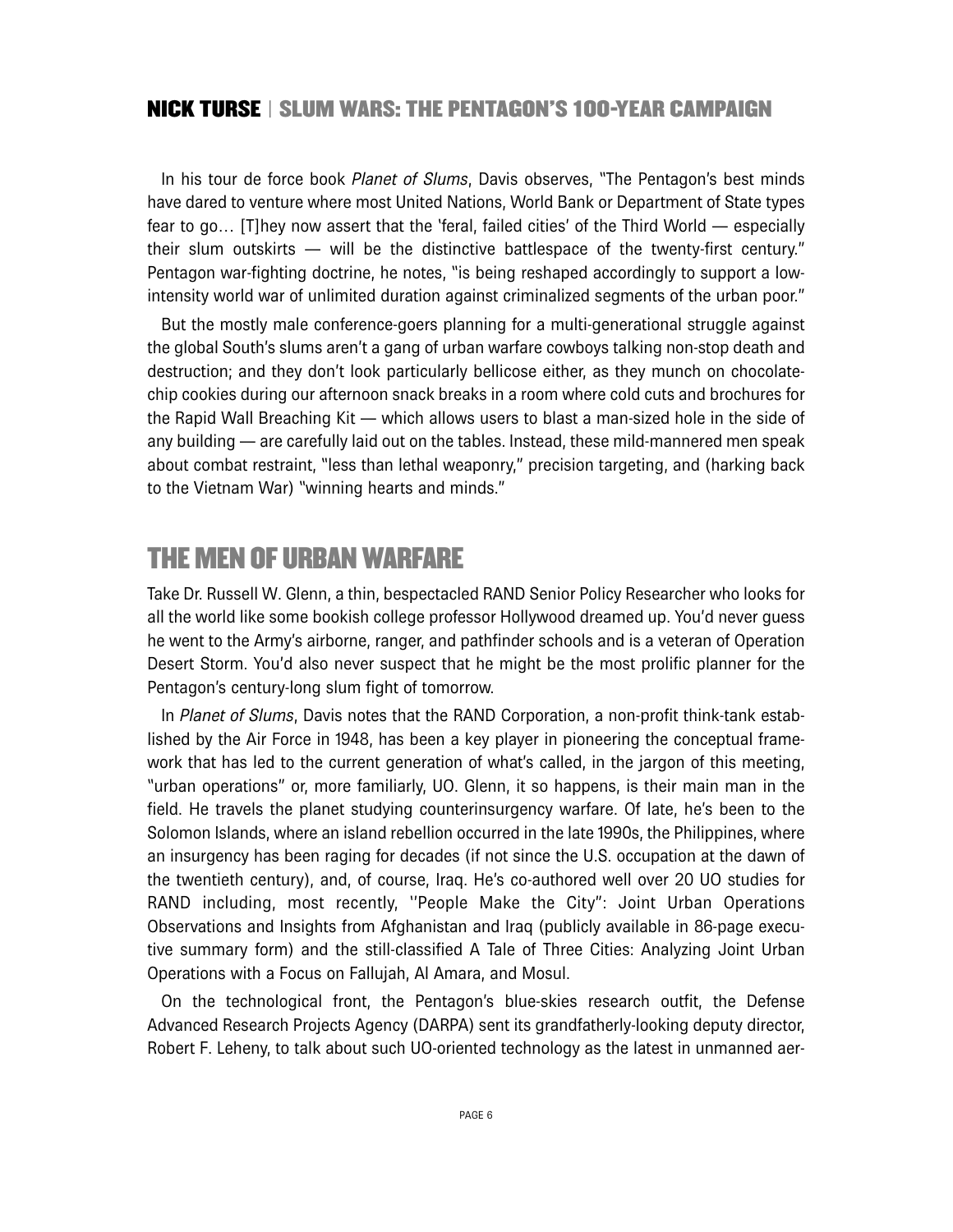ial vehicles (UAVs) and sense-through-walls technologies that allow troops to see people and objects inside buildings. While Leheny noted that 63% of DARPA's \$3 billion yearly budget (\$600 million of it dedicated to UO technologies in the coming years) is funneled to industry partners, DARPA is only a part of the story when it comes to promoting corporate assistance in this 100-year-war growth area.

The largest contractors in the military-corporate complex are already hard at work helping the Pentagon prepare for future urban occupations. Raytheon, L-3 Communications, and Science Applications International Corporation (SAIC) — the 5th, 7th, and 10th largest Pentagon contractors last year, taking in a combined \$18.4-plus billion from the Department of Defense — have all signed Cooperative Research and Development Agreements with the U.S. Joint Forces Command, according to Berry "Dan" Fox, the Deputy Director of Science and Technology at its Joint Urban Operations Office.

As you might imagine, smaller contractors are eager to climb aboard the urban warfare gravy train. At the conference, Lite Machines Corporation was a good example of this. It was vigorously marketing a hand-launched, low-flying UAV so light that it resembled nothing more than a large, plastic toy water rocket with miniature helicopter rotors. The company envisions a profitably privacy-free future in which urban zones are besieged by "swarms" of such small UAVs that not only peek into city windows, but even invade homes. According to a company spokesman, "You could really blanket a ground area with as many UAVs as you want…. penetrate structures, see through a window or even break a window," in order to fly inside a house or apartment and troll around.

DARPA'S Leheny also extolled hovering UAVs, specifically the positively green-sounding Organic Micro Air Vehicle which brings to mind the "spinners" in Blade Runner or, even earlier in blow-your-mind futuristic movie history, V.I.N.CENT from Disney's The Black Hole. This drone, Leheny noted, has "perch and stare" capabilities that allow it to lie in wait for hours before fixing on a target and guiding in extended-line-of-sight or beyond-line-of-sight weapons. He also described in detail another DARPA-pioneered unmanned aerial vehicle, the WASP — a tiny, silent drone that spies on the sly and can be carried in a soldier's pack. Leheny noted that there are now "a couple hundred of these flying in Iraq."

In addition to endless chatter about the devastated "urban canyons" of Iraq and Afghanistan, the specters of past battleground cities — some of them, anyway — were clearly on many minds. There were constant references to urban battle zones of history like Stalingrad and Grozny or such American examples as Manila in 1945 and Panama City in 1989. Curiously neglected, however, were the flattened cities of Germany and Japan in World War II, not to speak of the bombed-out cities of Korea and Vietnam. Perhaps the Korean and Vietnam Wars weren't on the agenda because "restraint" and "precision" were such watchwords of the meeting. No one seemed particularly eager to discuss the destruction visited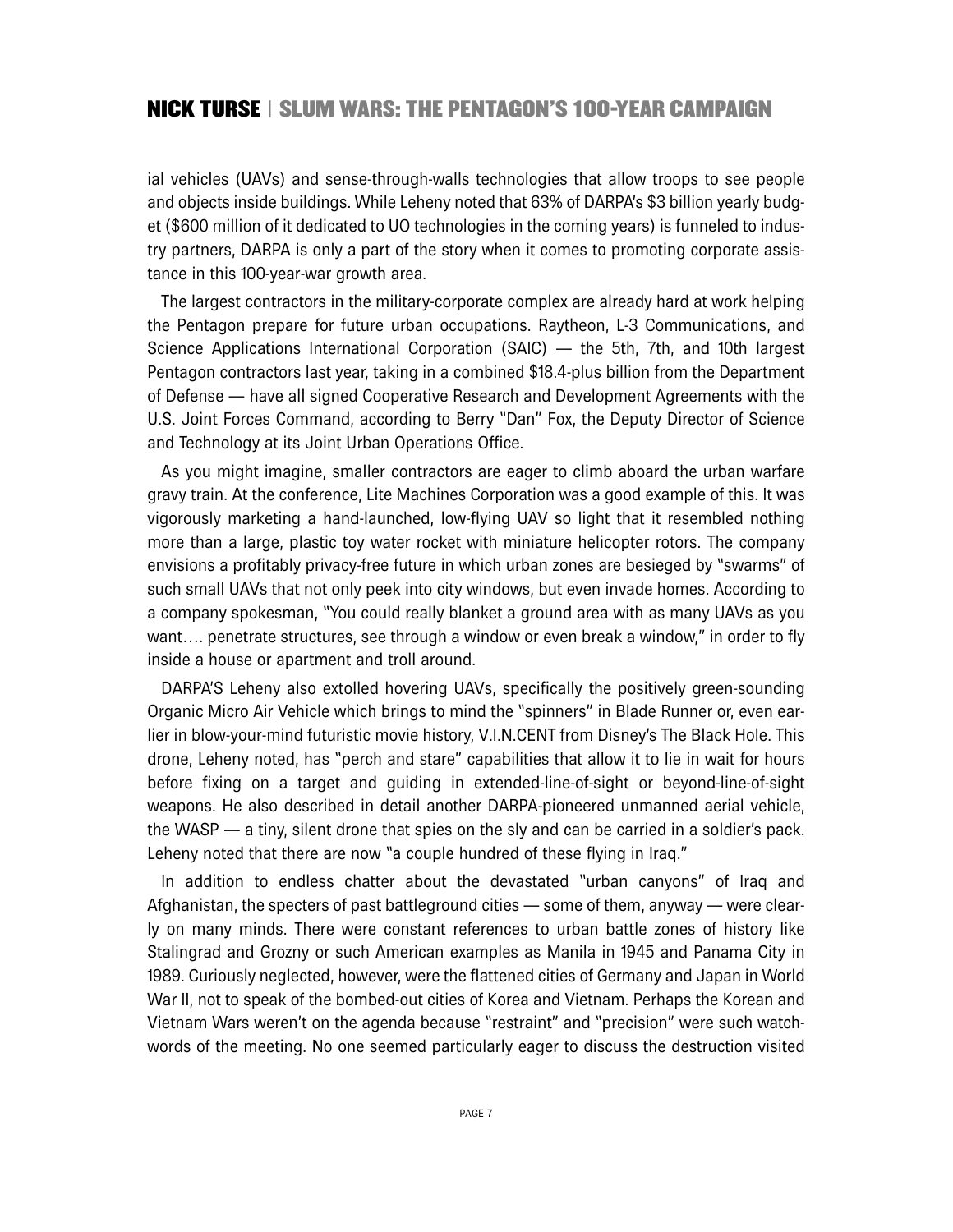on the Iraqi city of Fallujah either — three-quarters of its buildings and mosques were damaged in an American assault in November 2004.

During James Lasswell's presentation, he was quite specific about the non-Fallujah-like need to be "very discriminate" in applying firepower in an urban environment. As an example of the ability of technology to aid in such efforts, he displayed a photo of the aftermath of an Israeli strike on a three-story Lebanese building. The third floor of the structure had been obliterated, while the roof above and the floors below appeared relatively unscathed. In an aside, Lasswell mentioned that, while the effort had been a discriminating one, the floor taken out "turned out to be the wrong floor." A rumble of knowing chuckles swept the room.

## **FIGHTING IN THE CITY OF YOUR CHOICE, 2045**

Discrimination, it turned out, didn't mean legal constraint. Speakers and conference-goers alike repeatedly lamented the way international law and similar hindrances stood in the way of unleashing chemical agents and emerging technologies. Microwave-like pain rays and other directed energy weapons — such as the Active Denial System which inflicts an intense burning sensation on victims — were reoccurring favorites of the gathering. During their PowerPoint presentation, the men from Lite Machines, for instance, showed a computer rendering of their micro-UAVs attacking an unarmed crowd gathered in a town square with a variety of less-than-lethal weapons like disorienting laser dazzlers and chemical gases (vomiting and tear-gas agents), while a company spokesman regretfully mentioned that international regulations have made it impossible to employ such gases on the battlefield. Undoubtedly, this was a reference to the scorned Chemical Weapons Convention, which has been binding for the last decade.

RAND's Glenn similarly brought up the possibility of reassessing such international conventions and overcoming fears that chemical weapons might fall into the "wrong hands." Saddam Hussein was his example of such "wrong hands," but the hands responsible for Abu Ghraib, Mahmudiyah, Hamdania, Haditha, or the invasion of Iraq itself — to find non-existent banned weapons — seemed to give him no pause.

While the various speakers at the conference focused on the burgeoning inhabitants of the developing world's slum cities as targets of the Pentagon's 100-year war, it was clear that those in the "homeland" weren't about to escape some of its effects either. For example, back in 2004, Marines deploying to Iraq brought the Long Range Acoustic Device (LRAD) with them. A futuristic non-lethal weapon alluded to multiple times at the conference, it emits a powerful tone which can bring agonizing pain to those within earshot. Says Woody Norris, chairman of the American Technology Corporation, which manufactures the device: "It will knock [some people] on their knees." That very same year, the LRAD was deployed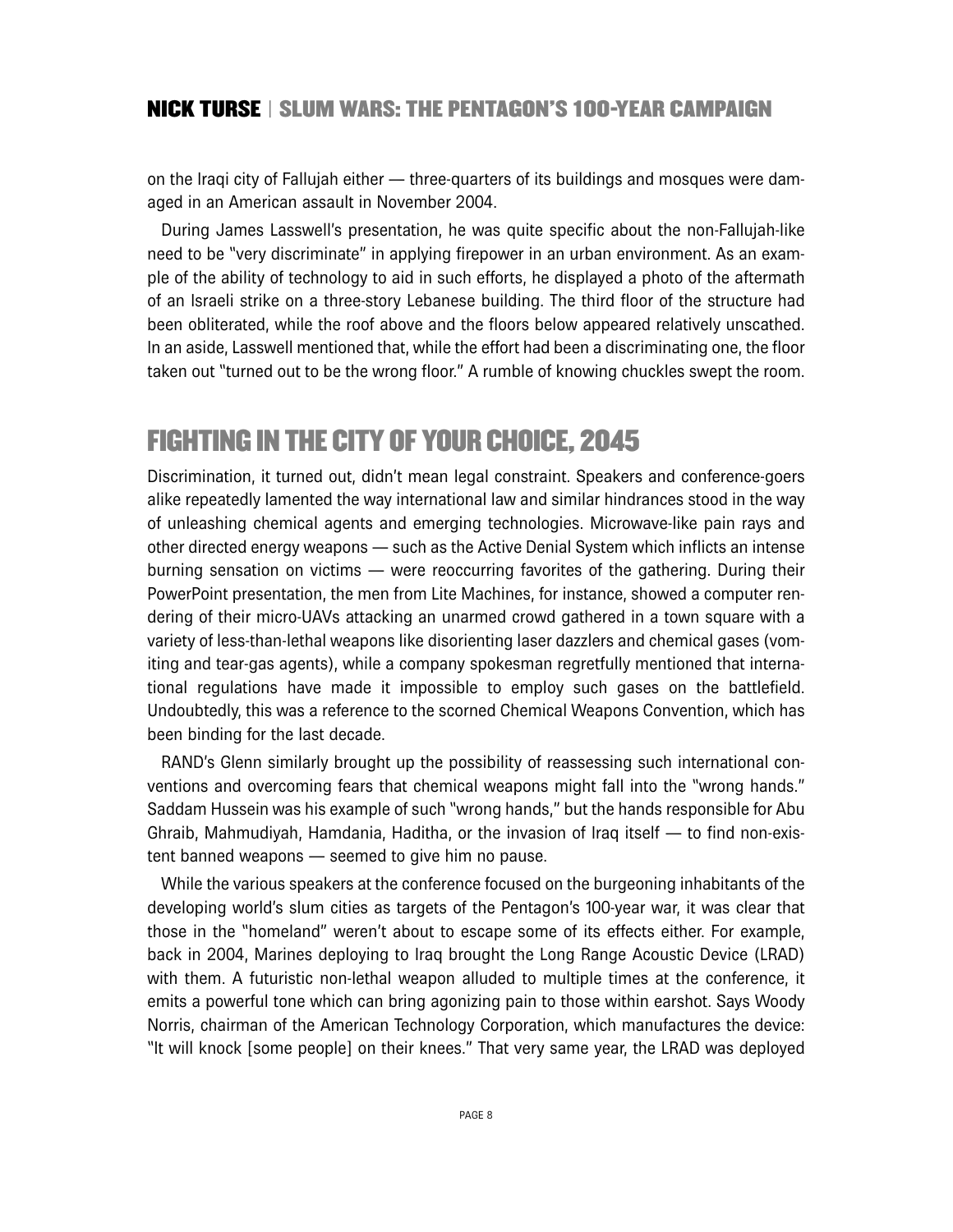to the streets of the Big Apple (but apparently not used) by the New York Police Department as a backup for protests against the Republican National Convention. In 2005, it was shipped to "areas hit by Hurricane Katrina" for possible "crowd control" purposes and, by 2006, was in the hands of U.S. Border Patrol agents. In that same year, it was also revealed that the Los Angeles County Sheriff's Department had begun testing the use of remote-controlled surveillance UAVs — not unlike those now operating above Iraqi cities — over their own megalopolis.

When it came to the "homeland," conference participants were particularly focused on moving beyond weaponry aimed at individuals, like rubber bullets. Needed in the future, they generally agreed, were technologies that could target whole crowds at once — not just rioters but even those simply attending "demonstrations that could go violent."

Other futuristic UO concepts are also coming home. According to Dan Fox of the Joint Urban Operations Office, the Department of Justice, like the military, is currently working on sense-through-wall technologies. His associate Duane Schattle is collaborating with the U.S. Northern Command (NORTHCOM) — set up by the Bush administration in 2002 and whose area of operations is "America's homefront" — on such subjects as "sharing intelligence, surveillance, and reconnaissance, command and control capabilities." He also spoke at the conference about developing synergy between the Departments of Defense and Homeland Security in regard to urban-operations technologies. He, too, expressed his hope that microwave weapon technology would be made available for police use in this country.

A specific goal of DARPA, as a slide in deputy chief Leheny's presentation made clear, is to "make a foreign city as familiar as the soldier's backyard." This would be done through the deployment of intrusive sensor, UAV, and mapping technologies. In fact, there were few imaginable technologies, even ones that not so long ago inhabited the wildest frontiers of science fiction, that weren't being considered for the 100-year battle these men are convinced is ahead of us in the planet's city streets. The only thing not evidently open to discussion was the basic wisdom of planning to occupy foreign cities for a century to come. Even among the most thoughtful of these often brainy participants, there wasn't a nod toward, or a question asked of, the essential guiding principle of the conference itself.

With their surprisingly bloodless language, antiseptic PowerPoint presentations, and calm tones, these men — only one woman spoke — are still planning Iraq-style wars of tomorrow. What makes this chilling is not only that they envision a future of endless urban warfare, but that they have the power to drive such a war-fighting doctrine into that future; that they have the power to mold strategy and advance weaponry that can, in the end, lock Americans into policies that are unlikely to make it beyond these conference-room doors, no less into public debate, before they are unleashed.

These men may be mapping out the next hundred years for urban populations in cities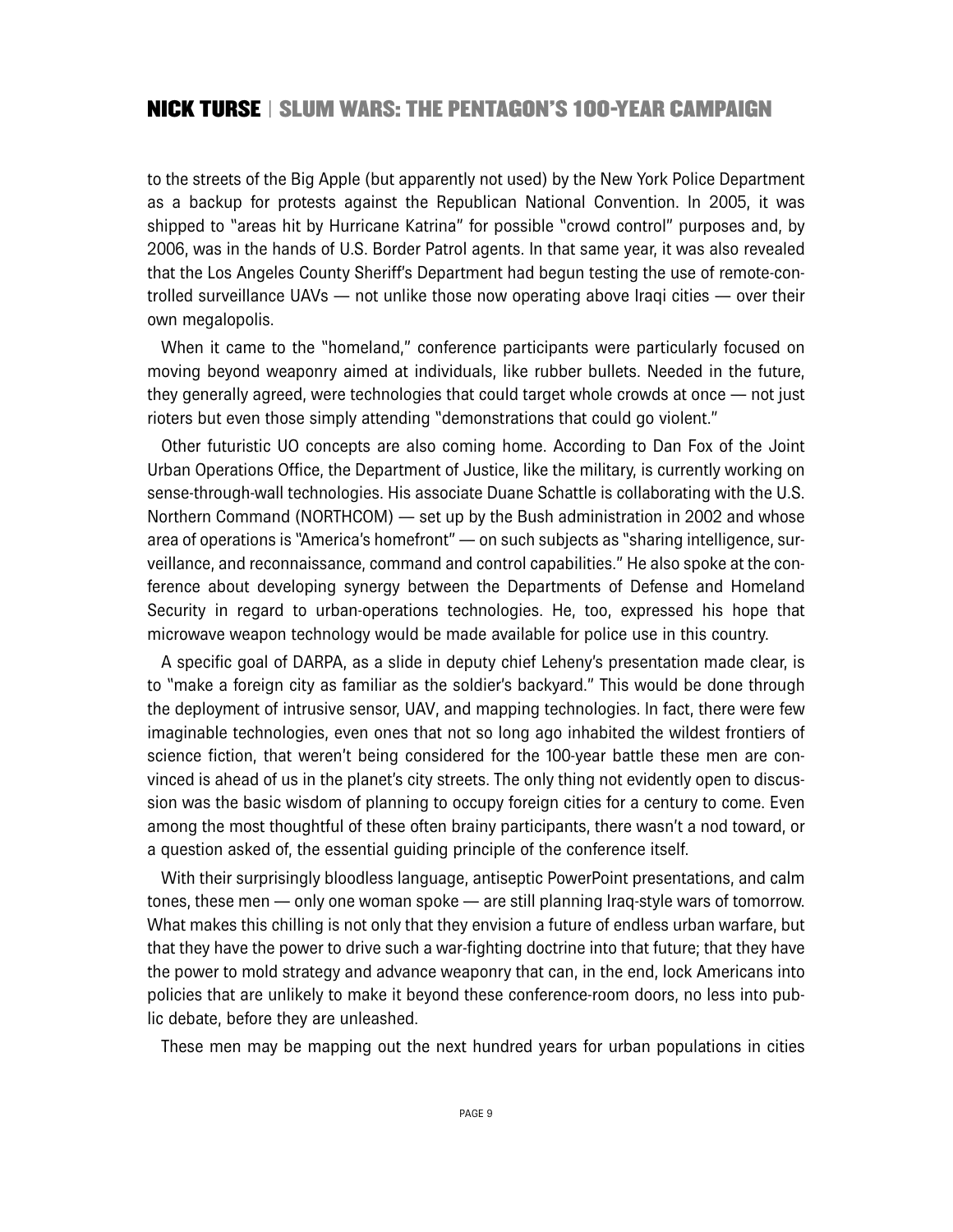across the planet. At the conference, at least, which ones exactly seemed beside the point. Who could know, after all, whether in, say, 2045, the target would be Mumbai, Lagos, or Karachi — though one speaker did offhandedly mention Jakarta, Indonesia, a city of nine million today, as a future possibility.

Along with the lack of even a hint of skepticism about the basic premise of the conference went a fundamental belief that being fought to a standstill by a ragtag insurgency in Iraq was an issue to be addressed by merely rewriting familiar tactics, strategy, and doctrine and throwing multi-billions more in taxpayer dollars — in the form of endless new technologies — at the problem. In fact, listening to the presentations in that conference room, with its rows of white-shrouded tables in front of a small stage, it would not have been hard to believe that the U.S. had defeated North Korea, had won in Vietnam, had never rushed out of Beirut or fled Mogadishu, or hadn't spent markedly more time failing to achieve victory in Afghanistan than it did fighting the First and Second World Wars combined.

To the rest of the world, at least, it's clear enough that the Pentagon knows how to redden city streets in the developing world, just not win wars there; but in Washington — by the evidence of this "Joint Urban Operations, 2007" conference — it matters little. Advised, outfitted, and educated by these mild-mannered men who sipped sodas and noshed on burnt egg rolls between presentations, the Pentagon has evidently decided to prepare for 100 years more of the same: war against various outposts of a restless, oppressed population of slumdwellers one billion strong and growing at an estimated rate of 25 million a year. All of these

UO experts are preparing for an endless struggle that history suggests they can't win, but that is guaranteed to lead to large-scale destruction, destabilization, and death. Unsurprisingly, the civilians of the cities that they plan to occupy, whether living in Karachi, Jakarta, or Baghdad, have no say in the matter. No one thought to invite any of them to the conference.